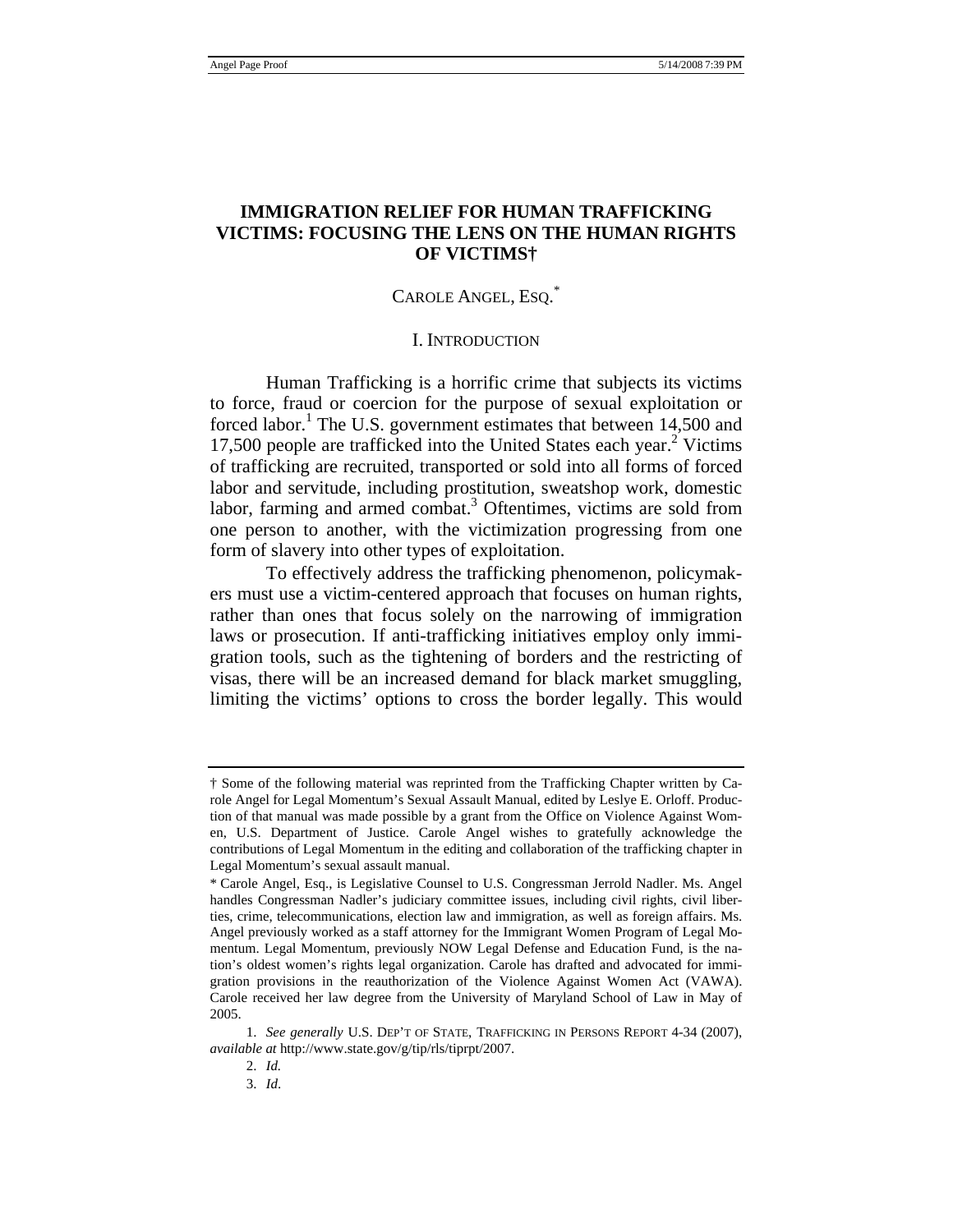defeat efforts to combat human trafficking by empowering the trafficker and providing for further exploitation of the victim.

Approaching human trafficking with only prosecutorial tools is similarly ineffective. This approach focuses the effort on prosecution rather than protection, potentially turning victims into disposable witnesses and diverting attention from the promotion of human rights. Worse yet, this approach often criminalizes victims, inhibiting their ability to utilize the legal system for protection or prosecution.

It is vital that legislation to combat human trafficking is crafted using a human rights lens. In particular, it is imperative that policy makers pay particular attention to the protection of women's human rights. Approximately 80 percent of trafficking victims are female, and 70 percent of those female victims are trafficked for the commercial sex industry.<sup>4</sup> Emphasizing human rights when crafting public policy to combat trafficking will result in legislation that respects a victim's autonomy and provide both victim and prosecutor a wider variety of options.

This article discusses current federal law addressing human trafficking in the United States. It argues that although the law has been comprehensive in some ways, its broad scope renders it inherently limited, and exacerbates the tension of its competing legislative goals of prevention of trafficking, protection of victims and prosecution of the traffickers. Part II of this article discusses how human trafficking is defined under current United States federal law. Part III focuses on immigration relief and the human trafficking visa with a particular emphasis on how the law works collectively with communities and law enforcement to combat human trafficking. Finally, Part IV highlights some legislative changes necessary to provide appropriate relief for victims of trafficking in our communities.

# II. HUMAN TRAFFICKING AND THE TRAFFICKING VICTIMS PROTECTION ACT

The Trafficking Victims Protection Act (TVPA), the centerpiece of U.S. government efforts to combat trafficking, was signed into law in  $2000$ .<sup>5</sup> It was crafted to encourage victims to come forward and identify their traffickers, with the dual purpose of protecting hu-

 <sup>4.</sup> *Id*. at 8.

 <sup>5.</sup> U.S. DEP'T OF STATE, TRAFFICKING IN PERSONS REPORT (2005), *available at* http://www.state.gov/g/tip/rls/tiprpt/2005/46606.htm (released by the Office to Monitor and Combat Trafficking in Persons (June 3, 2005)).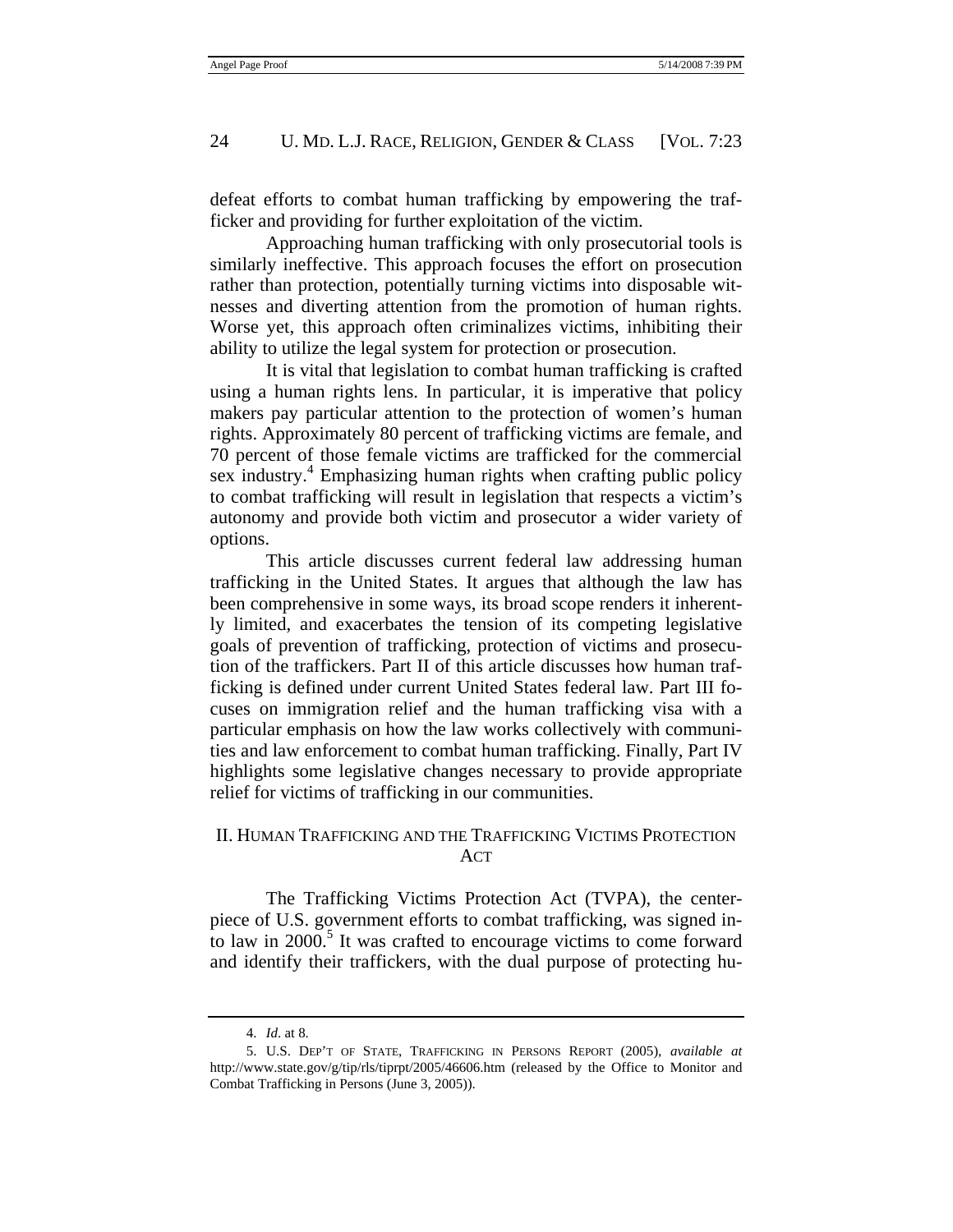man rights and prosecuting those violating the law. $6\degree$  To accomplish this, the law was built on three interdependent aspects of federal government activity to combat human trafficking: protection, prosecution and prevention.

To further these goals, the TVPA expanded the crimes and penalties available to federal investigators and prosecutors pursuing traffickers and enhanced U.S. international efforts to prevent victims from being trafficked.<sup>8</sup> The TVPA also provided a range of new protections and assistance for victims of human trafficking. In particular, it created a new nonimmigrant visa, the trafficking (T) visa, for victims of severe forms of trafficking.

The T visa provides a safe haven for victims by allowing them to remain in the United States if they cooperate with law enforcement.<sup>9</sup> Consequently, a victim must be involved in the prosecution of trafficking in order to get the protections and immigration relief available under the law. This requirement makes it difficult for victims to access the protections afforded to them. However, when victims work with community partners and well-trained law enforcement, the TVPA can provide them with a meaningful path towards victim protection and immigration relief. The Trafficking Victims Protection Reauthorization Act of 2003 reauthorized the TVPA and expanded U.S. antitrafficking law enforcement efforts.<sup>10</sup> In particular, TVPRA 2003 mandated new information campaigns to combat sex tourism, added refinements to the federal criminal law and created a new civil action that allows trafficking victims to sue their traffickers in federal district court.<sup>11</sup>

Congress again reauthorized and expanded the TVPA in 2005, in a further attempt to combat both international and domestic trafficking. In the international context, TVPA 2005 addressed the needs of vulnerable populations in post-conflict settings. It also expanded U.S. criminal jurisdiction for felony offenses committed by U.S. govern-

 <sup>6.</sup> Trafficking Victim's Protection Act, 22 U.S.C. § 7101(a) (West 2004 & Supp. 2007) ("(a) Purposes. The purposes of this division are to combat trafficking in persons….to ensure just and effective punishment of traffickers, *and* to protect their victims.") (emphasis added).

 <sup>7. 22</sup> U.S.C. § 7101(b).

 <sup>8.</sup> *Id*.

 <sup>9.</sup> Granted, to "cooperate with law enforcement" is a giant task when one knows that law enforcement can deport them. However, the victims need not obtain the imprimatur of law enforcement; instead, they can show secondary evidence demonstrating that they have in some way assisted or tried to contact law enforcement in order to begin accessing relief.

 <sup>10.</sup> G. Soderlund, *Running from the Rescuers: New U.S. Crusades Against Sex Trafficking and the Rhetoric of Abolition*, 17 NWSA J. 64-87 (2005).

 <sup>11.</sup> *Id.*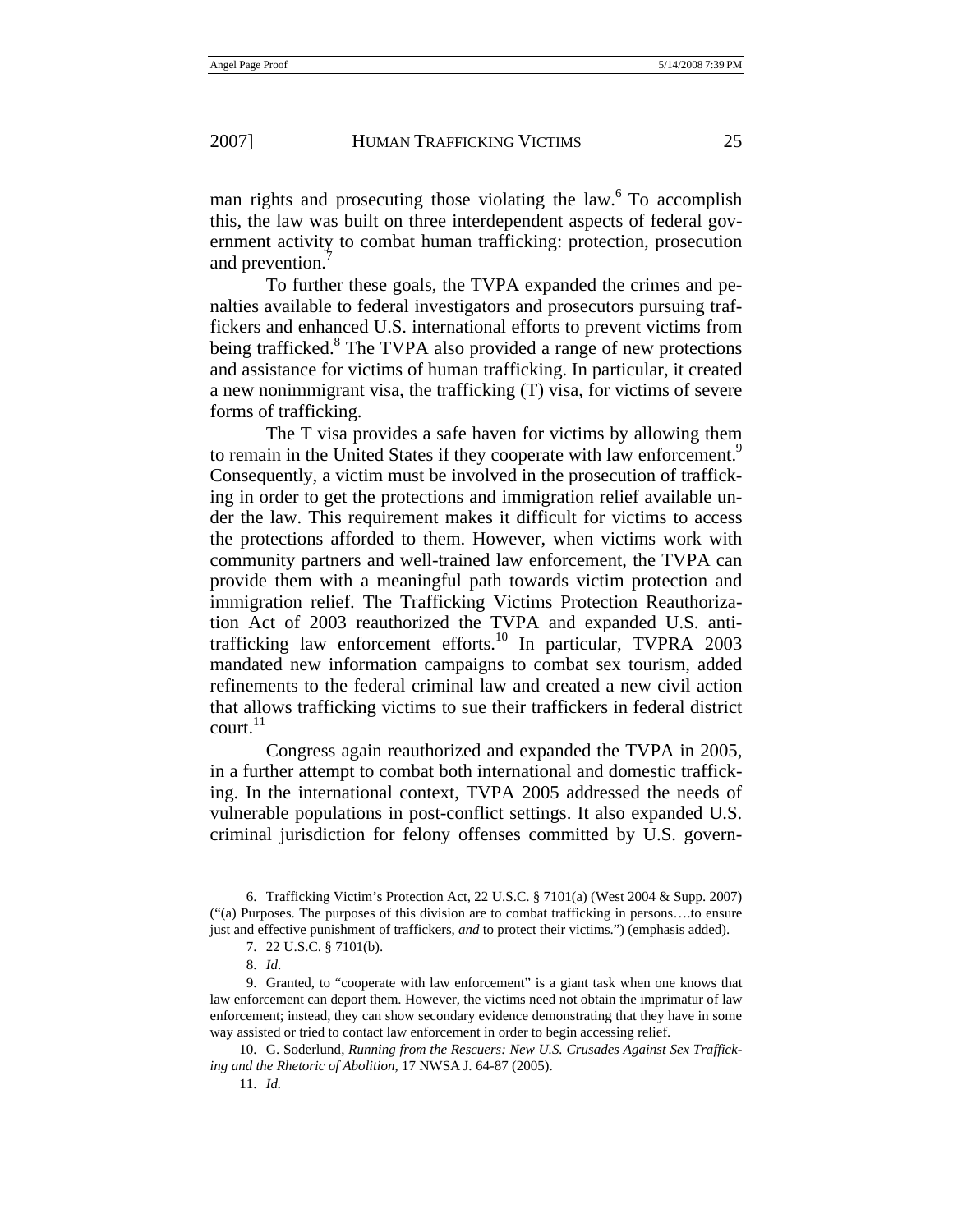ment personnel and contractors abroad to ensure criminal accountability for those involved in human trafficking activities.<sup>12</sup> In the domestic context, it expanded efforts to prevent the trafficking of U.S. citizens and nationals.

Trafficking protections were also enhanced under the Violence Against Women Act (VAWA) reauthorization of 2005, which acknowledged the profound impact that trafficking has on the dignity of individuals and the disparate impact on women throughout the world. Whereas previous approaches had focused on a justice model, the VAWA served as an important example of using the human rights and women's rights focus in combating human trafficking.

VAWA effectively used this human rights approach by allowing trafficking victims whose physical or psychological trauma impedes their ability to cooperate with law enforcement to seek a waiver of the compliance requirement.<sup>13</sup> VAWA 2005 also extended the duration of the T visa for up to four years with the option to extend year by year if law enforcement personnel certify that such an extension is necessary to assist in the criminal investigation or prosecution,<sup>14</sup> acknowledging the realistic needs of the victim and law enforcement. VAWA 2005 went even further, and extended protections to trafficking victims' family members living abroad by no longer requiring family members who receive T visas to demonstrate a showing of extreme hardship, as was previously required.<sup>15</sup>

Finally, VAWA 2005 improved access to permanent residency for trafficking victims. Prior to VAWA, it was more difficult for trafficking victims to qualify for residency status because they suffered penalties for being unlawfully present. Now VAWA provides trafficking victims with an exception to this penalty if the trafficking itself was at least one central reason for their unlawful presence.<sup>16</sup> Additionally, VAWA 2005 allows some trafficking victims earlier access to permanent residency status by allowing continued presence to count towards the three-year residence requirement, and giving the Department of Homeland Security (DHS) the discretion to reduce the three year wait upon receipt of certification that law enforcement officials.<sup>17</sup>

 <sup>12.</sup> VITAL VOICES GLOBAL PARTNERSHIP, TRAFFICKING VICTIMS PROTECTION REAUTHORIZATION ACT BECAME LAW, *available at* http://www.vitalvoices.org/desktopdefault. aspx?page\_id=300 (last visited Aug. 20, 2007).

 <sup>13.</sup> Violence Against Women and Department of Justice Reauthorization Act of 2005, Pub. L. No. 109-162 § 801(a), 119 Stat. 2960, 3053-54 (codified at 8 U.S.C. § 1101 (2005)).

 <sup>14.</sup> *Id.* § 821(a).

 <sup>15.</sup> *Id.* § 801(a)(2).

 <sup>16.</sup> *Id.* § 802.

 <sup>17.</sup> *Id.* § 803(a).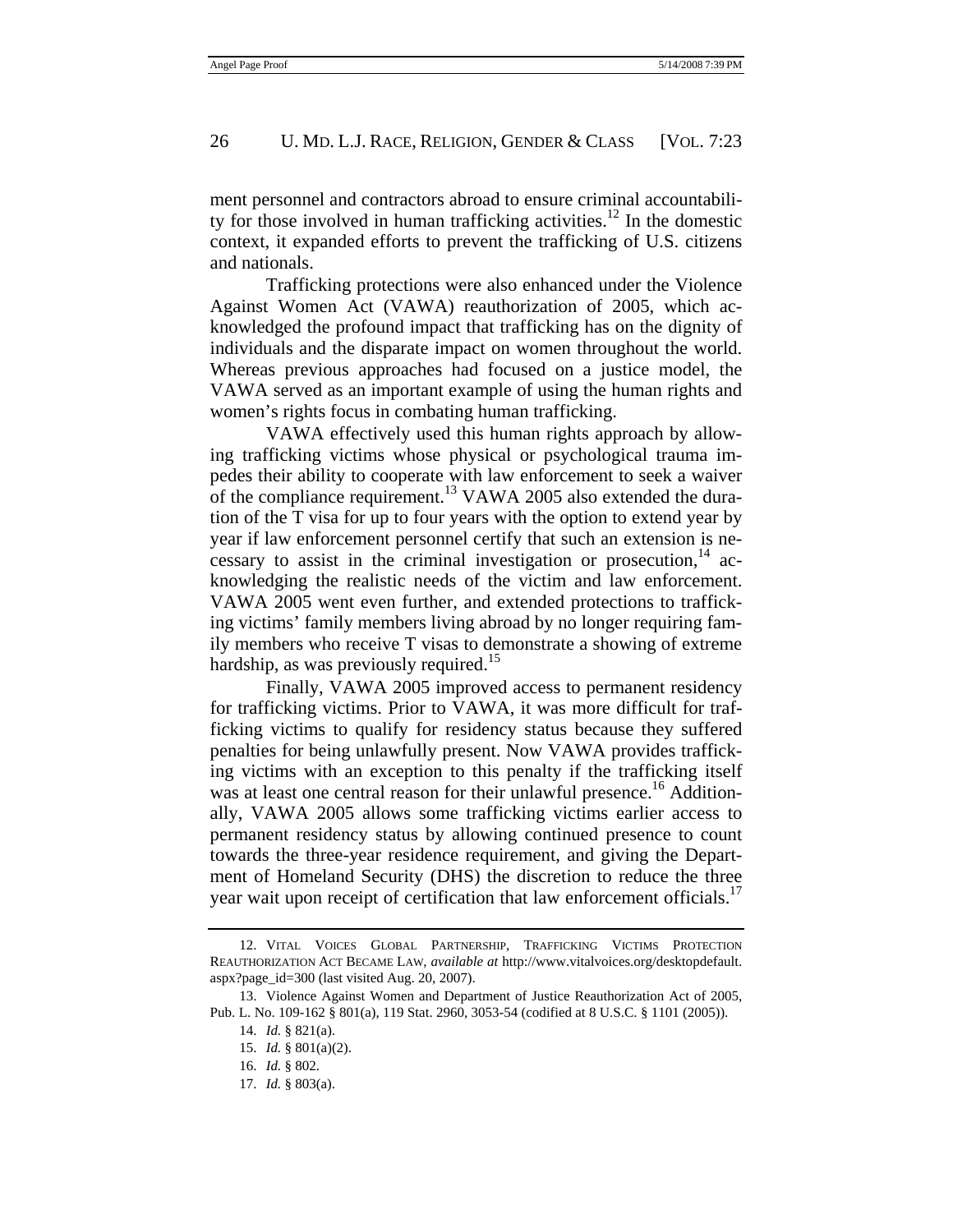This legislation is a good example of how policy makers can take into consideration the human rights of victims, rather than punishing them further for situations which are oftentimes beyond their control, while concurrently supporting the goals and needs of law enforcement.

*A. Human Trafficking as Defined Under the TVPA* 

The TVPA provides protection to those victims who have experienced a "severe form of trafficking."18 "Severe form of trafficking" is defined by the TVPA as:

> (A) Sex trafficking in which a commercial sex act is induced by force, fraud, or coercion, or in which the person induced to perform such an act has not attained 18 years of age; or (B) The recruitment, harboring, transportation, provision, or obtaining of a person for labor or services, through the use of force, fraud, or coercion for the purpose of subjection to involuntary servitude, peonage, debt bondage, or slavery.<sup>19</sup>

Thus, a trafficking victim must make three showings to be defined as a victim of a "severe form of trafficking" under the TVPA: the person must show that he or she is a victim of a *process* involving the "recruiting, harboring, moving, or obtaining of a person" *by* "force, fraud, or coercion" *for the purposes of* involuntary servitude, debt bondage, slavery or the sex trade. The statutory definition of "fraud or coercion" includes:

> (A) threats of serious harm to or physical restraint against any person; (B) any scheme, plan, or pattern intended to cause a person to believe that failure to perform an act would result in serious harm to or physical restraint against any person; or (C) the abuse or threatened abuse of the legal process.<sup>20</sup>

In addition, DHS had indicated that it will recognize psychological coercion as noted under the preamble to the T visa regula-

 <sup>18.</sup> Trafficking Victim's Protection Act, 22 U.S.C. § 7102(8) (West 2004 & Supp. 2007). *See also id.* § 7102(13) (defining "victim of a severe form of trafficking").

 <sup>19.</sup> *Id.* § 7102(8) (defining "severe forms of trafficking").

 <sup>20.</sup> *Id.* § 7102(2).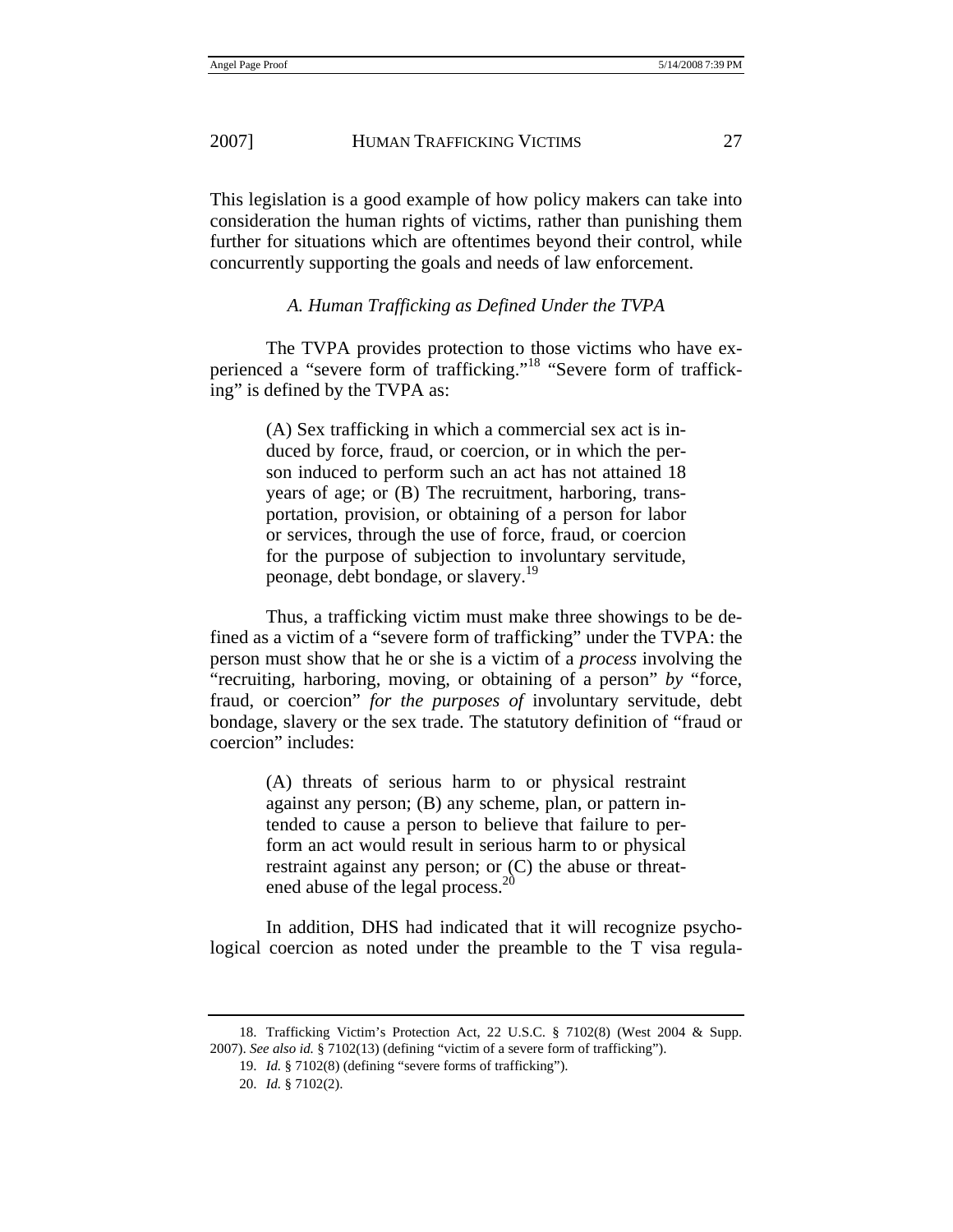tions, $^{21}$  although the regulations themselves cite authority that limits consideration of psychological coercion.<sup>22</sup>

Thus, the TPVA defines human trafficking more broadly than normal conceptions of sex trafficking or other types of human trafficking.<sup>23</sup> However, a victim must meet all three elements in the TVPA definition in order to obtain the privileges available under the law, although there may be other remedies available to the victim of such a crime. Although this statutory definition, and the necessity to prove that one has experienced a "severe form of trafficking" appears to be quite limiting in scope, good advocacy and counsel can nonetheless ensure that victims enjoy the protection available to them under the law.

### *B. Distinction: Trafficking vs. Smuggling*

The preamble to the first set of regulations on the trafficking provisions discusses the difference between smuggling and trafficking.<sup>24</sup> Oftentimes the terms are used interchangeably, but distinct differences exist under the law. In short, trafficking is a crime or violation against a person, while smuggling is a crime against the state.<sup>25</sup>

Technical distinctions between being smuggled and being trafficked are determined by the way in which an individual is brought across a border or in the way that the individual is subsequently treated upon arrival in the United States. An individual is smuggled when he or she pays another person to transfer him or her across a border. If this person is then trapped by the smuggler for other purposes, such as debt or actual bondage, then he or she is treated under the law as a trafficking victim. Smuggling does not involve coercion (instead, it often involves a consensual contract) and is the facilitated illegal entry of a person from one country to another.<sup>26</sup> Conversely, trafficking contains the element of coercion or fraud (arguably an individual cannot con-

 <sup>21.</sup> *See id.* § 7102(2)(B). *See also* New Classification for Victims of Severe Forms of Trafficking in Persons; Eligibility for ``T'' Nonimmigrant Status, 67 Fed. Reg. 4783, 4786 (2002).

<sup>22</sup>**.** Alien Victims of Severe Forms of Trafficking in Persons, 8 C.F.R. § 214.11(a) (2007) (defining "involuntary servitude") (citing *United States v. Kozminski*, 487 U.S. 931, 952 (1988)).

 <sup>23.</sup> Additionally, the definition of commercial sex acts under this law is also very expansive. As a result, if one provides a commercial sex act in return for shelter or food, then he or she is a trafficking victim under the law. 22 U.S.C. § 7102(3).

 <sup>24.</sup> Protection and Assistance for Victims of Trafficking; Interim Rule, 66 Fed. Reg. 38513, 38515 (2001).

 <sup>25.</sup> *Id.*

 <sup>26.</sup> *Id.*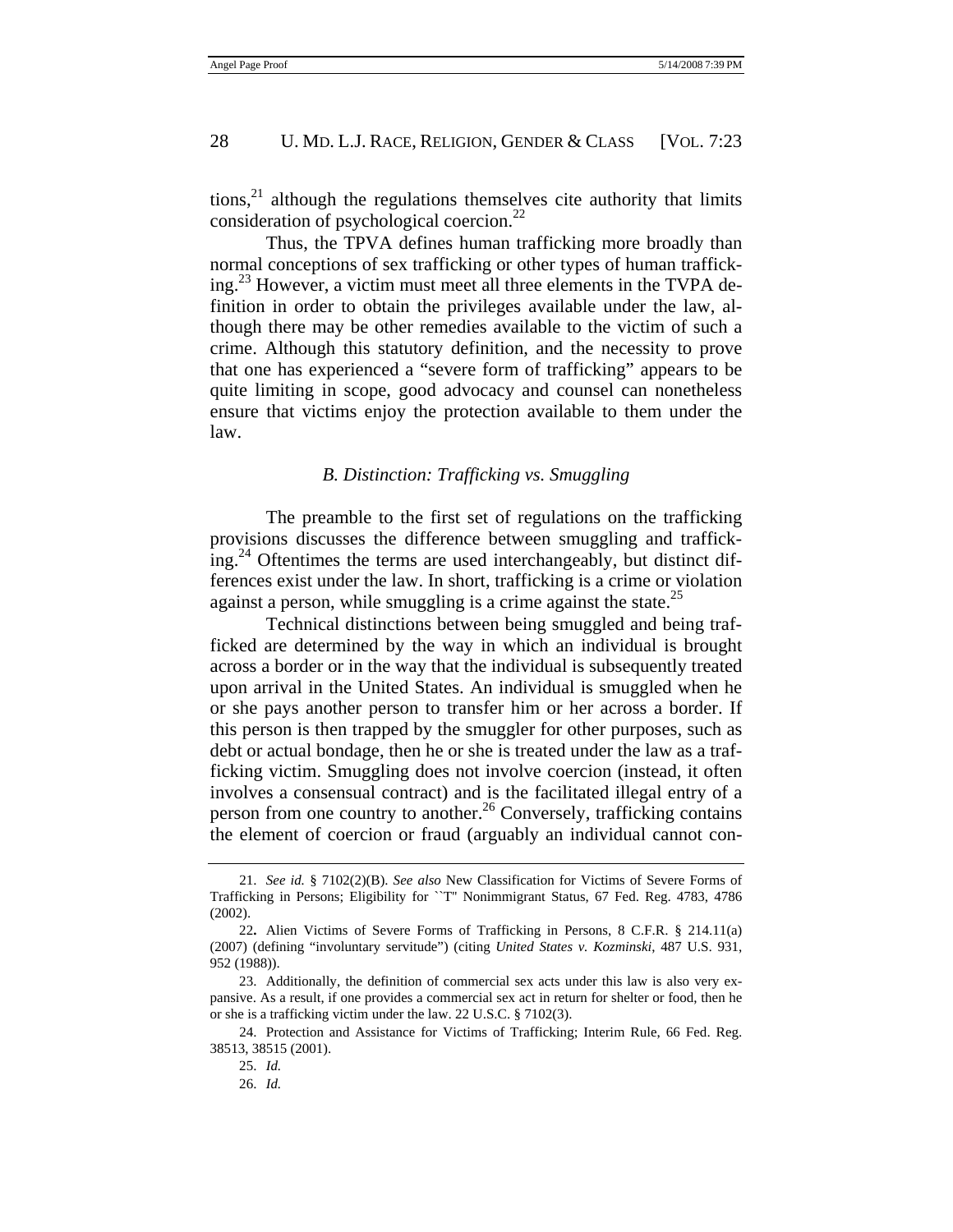sent to his or her own enslavement), where the individual is subsequently exploited. $27$ 

The distinction between these two terms significantly impacts the way that an individual will be treated under the law. While someone who is trafficked is viewed as a victim under the law and is afforded protections to defend the individual's human rights, a person who is smuggled is treated as a criminal and could face legal action.<sup>28</sup>

#### III. IMMIGRATION RELIEF AND THE HUMAN TRAFFICKING VISA

Identifying a victim can be the largest hurdle to overcome in accessing immigration and other relief under the trafficking law. Therefore, access to the T visa requires law enforcement training and community education so that individuals are identified as victims rather than as criminals. It is imperative that advocates and law enforcement fully understand the eligibility requirements that a victim must meet to identify as a victim under the law and be otherwise eligible for immigration relief.

#### *A. The Trafficking (T) Visa*

The TVPA created the T visa to both assist law enforcement in prosecuting traffickers and by protecting victims through access to immigration relief and other federal benefits. The T visa allows victims of severe forms of trafficking to live, receive services and work legally in the United States for up to four years,  $2^9$  after which they are eligible to apply for permanent resident status.

To be eligible for a T visa, a non-citizen must demonstrate that she or he: (1) "is or has been a victim of a severe form of trafficking"; (2) is "physically present" in the United States on account of trafficking; (3) "has complied with any reasonable request for assistance" in investigating or prosecuting trafficking (if the individual is 15 years of age or older); and (4) "would suffer extreme hardship involving unusual and severe harm upon removal."<sup>30</sup>

 <sup>27.</sup> *Id.*

 <sup>28.</sup> *Id*.

 <sup>29. 8</sup> U.S.C. § 1184(o)(7)(A) (West 2004 & Supp. 2007). Application for the T visa is an essential prerequisite for services funded by the Office of Refugee Resettlement.

 <sup>30.</sup> Alien Victims of Severe Forms of Trafficking in Persons, 8 C.F.R. § 214.11(b) (2007). If the INS has "substantial reason to believe" that an individual has committed an act representing a severe form of trafficking, then that individual is ineligible. *Id.* § 214.11(c).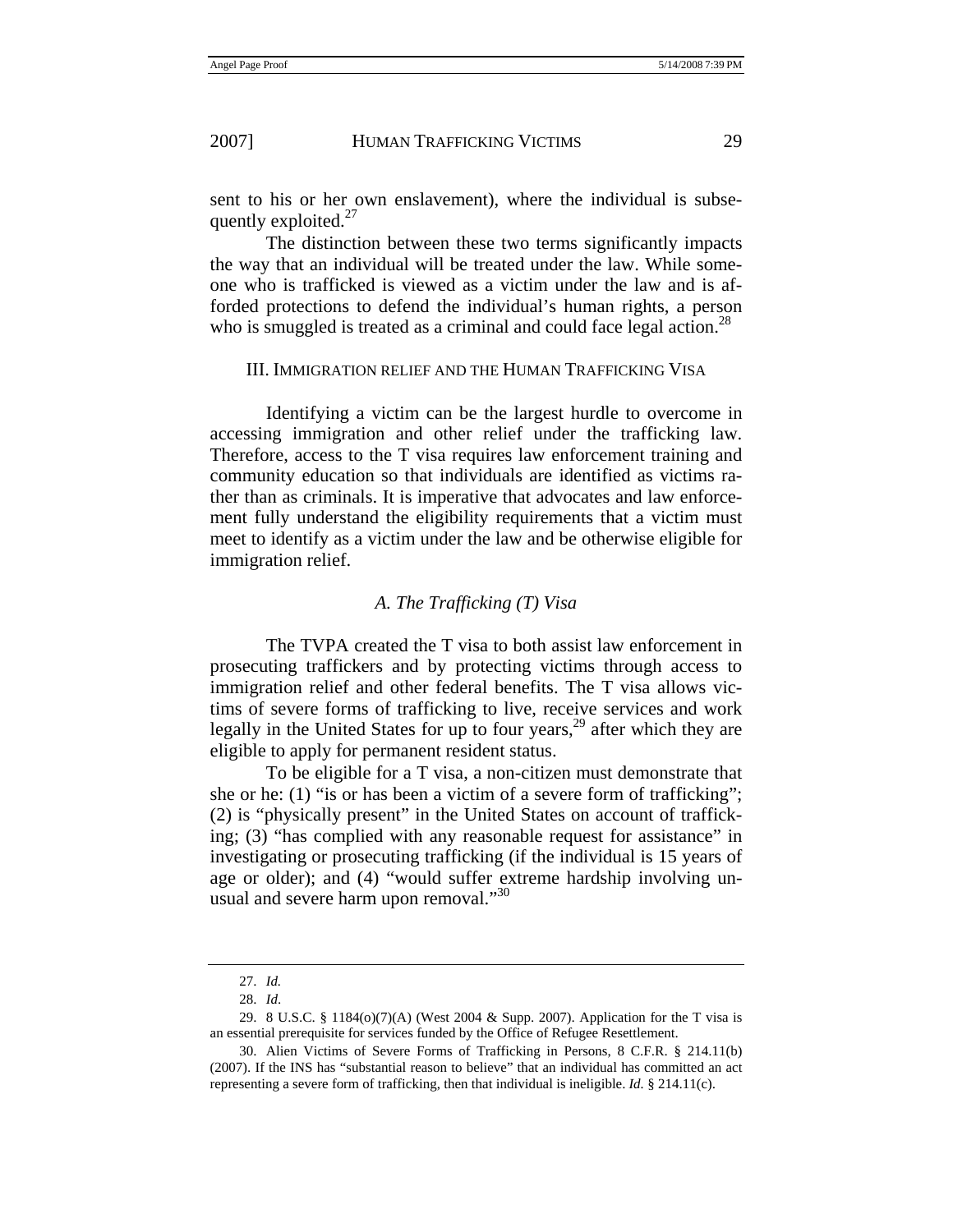T visa applicants can also satisfy this requirement by showing that the DHS granted continued presence to the victim based on the trafficking by providing a federal law enforcement agency (LEA) endorsement, $31$  or by providing sufficient credible secondary evidence.  $32$ The documents from a DHS grant of continued presence are primary evidence of victim status. $^{33}$  The regulations provide a non-exhaustive list of secondary evidence that focuses on prosecutorial evidence, but notes that petitioners may submit "affidavits of other witnesses."<sup>34</sup> Such documentation can be critical for a trafficking victim who has been victimized in the United States and who is away from his or her family or home country. To such victims, a T visa is oftentimes the first step in the transition from victim to survivor.

#### *B. Physically Present on Account of Trafficking*

In order to receive a T visa, a victim of a severe form of trafficking, as defined earlier in this chapter, must demonstrate that he or she is physically present in the United States on account of the trafficking. The regulations provide some guidance for this requirement, stating that an applicant must show that he or she is either: (1) currently being subjected to trafficking, (2) was "recently liberated" from such trafficking, or (3) is present in the United States because of past trafficking and his or her continued presence in the United States is "directly related to the original trafficking in persons."<sup>35</sup>

For victims who manage to escape on their own, without federal law enforcement assistance, this requirement means that they must show that they did not have a clear chance to leave the United States in the time between escaping their traffickers and receiving assistance from a LEA, which is a heavy burden on the victim.<sup>36</sup> Children under fifteen years of age are not required to meet this standard.<sup>37</sup> To demonstrate this requirement, applicants should rely heavily on the regula-

36. *Id.* § 214.11(g)(2).

 <sup>31.</sup> An LEA is defined as a Federal law enforcement prosecuting agency, including but not limited to, the Federal Bureau of Investigation (FBI), the Immigration and Naturalization Service (INS), the United States Attorneys' Offices, the Department of Justice's Civil Rights and Criminal Divisions, the United States Marshals Service, and the Department of State's Diplomatic Security Service. *Id*. § 214.11(a).

 <sup>32.</sup> *Id*. § 214.11(f).

 <sup>33.</sup> *Id.* § 214.11(f)(2).

 <sup>34.</sup> *Id.* § 214.11(f)(3).

 <sup>35.</sup> *Id.* § 214.11(g).

 <sup>37.</sup> Primary evidence of age is a certified copy of their birth certificate, passport or certified medical opinion. *Id.* § 214.11(h)(3).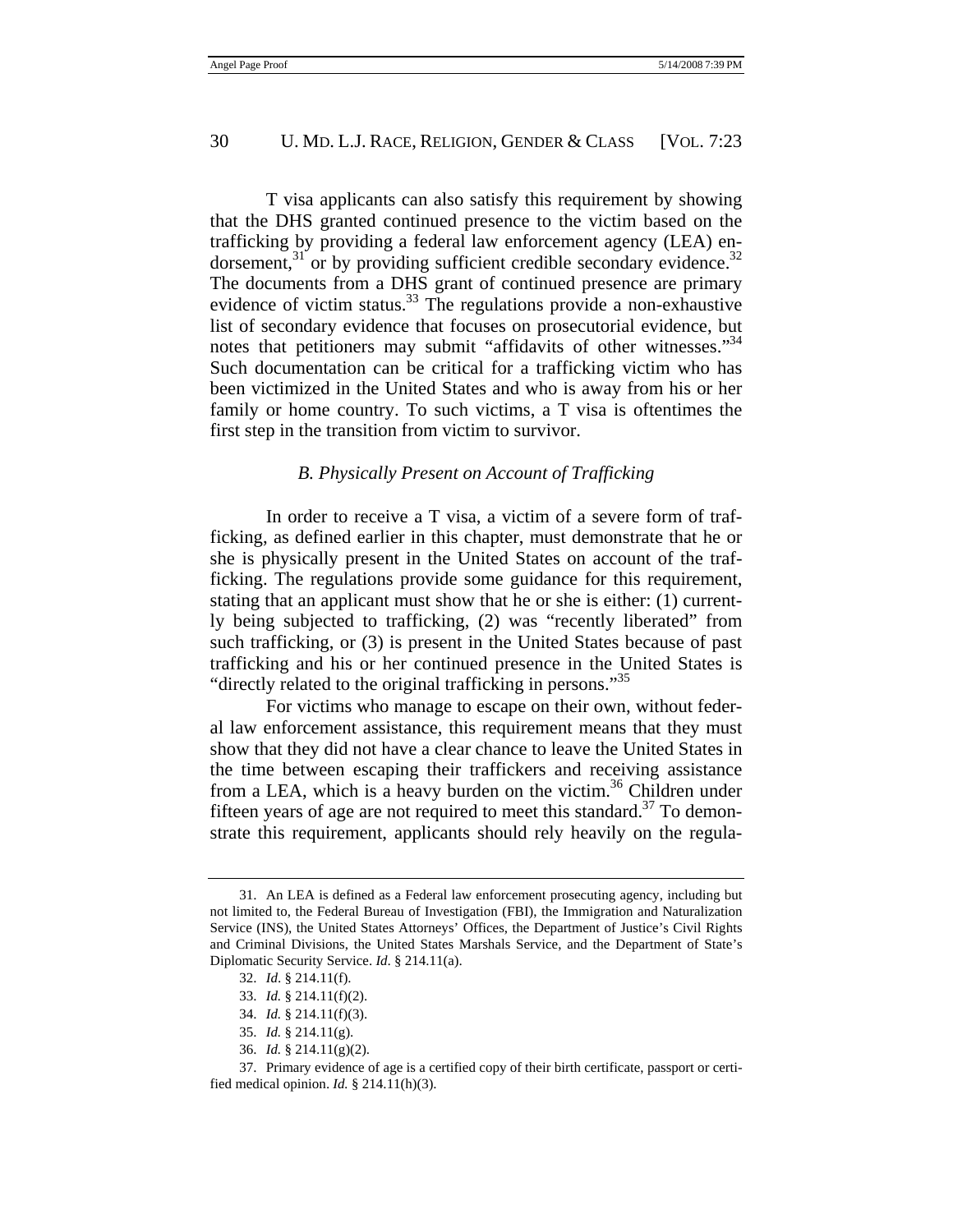tions' non-exhaustive list of "circumstances attributable to the trafficking in persons situation," such as "trauma, injury, lack of resources, or travel documents that have been seized by the traffickers."<sup>38</sup>

# *C. Compliance with a Reasonable Request for Assistance with Investigations or Prosecutions*

In order to receive a T visa, a victim must also show that she or he has complied with a reasonable request for assistance by law enforcement regarding the investigation or prosecution of the trafficker. Many applicants initially cooperate with state or local law enforcement officers, whose endorsements should satisfy the statutory requirements similar to a federal law enforcement endorsement.

The Law Enforcement Agency (LEA) endorsement is evidence of the applicant's reasonable compliance with a request. The LEA endorsement is not a mandatory part of the T visa application, but applicants are strongly encouraged to provide an endorsement. If the applicant does not provide an LEA endorsement, she or he must provide evidence that a good faith attempt was made to obtain an endorsement. In order to be eligible for the T visa, an applicant must demonstrate that, at a minimum, she or he has been in contact with an LEA regarding the acts that constitute a severe form of trafficking in persons.<sup>39</sup> Children under fifteen years of age need not meet this requirement to cooperate, but must prove their age. Primary evidence of age is a certified copy of a birth certificate, passport or certified medical opinion.<sup>40</sup> Secondary evidence must comply with regulations.<sup>41</sup>

Applicants may also show that such requests were not reasonable.<sup>42</sup> The reasonableness of a request depends on the "totality of the circumstances."43 This assessment examines "general law enforcement and prosecutorial practices, the nature of the victimization, and the specific circumstances of the victim, including fear, severe traumatization (both mental and physical) and the age and maturity of young victims."<sup>44</sup> An example of a potentially unreasonable request is asking a victim to wear a wire and to meet with the trafficker. This type of re-

 <sup>38.</sup> *Id.* § 214.11(g)(2).

 <sup>39.</sup> *See* New Classification for Victims of Severe Forms of Trafficking in Persons; Eligibility for ``T'' Nonimmigrant Status, 67 Fed. Reg. 4783, 4799 (2002).

 <sup>40.</sup> Alien Victims of Severe Forms of Trafficking in Persons, 8 C.F.R. § 214.11(h)(3) (2007).

 <sup>41.</sup> *Id.* § 214.11(h)(2).

 <sup>42.</sup> *Id.* § 214.11(a) (defining "reasonable request for assistance").

 <sup>43.</sup> *Id.*

 <sup>44.</sup> *Id.*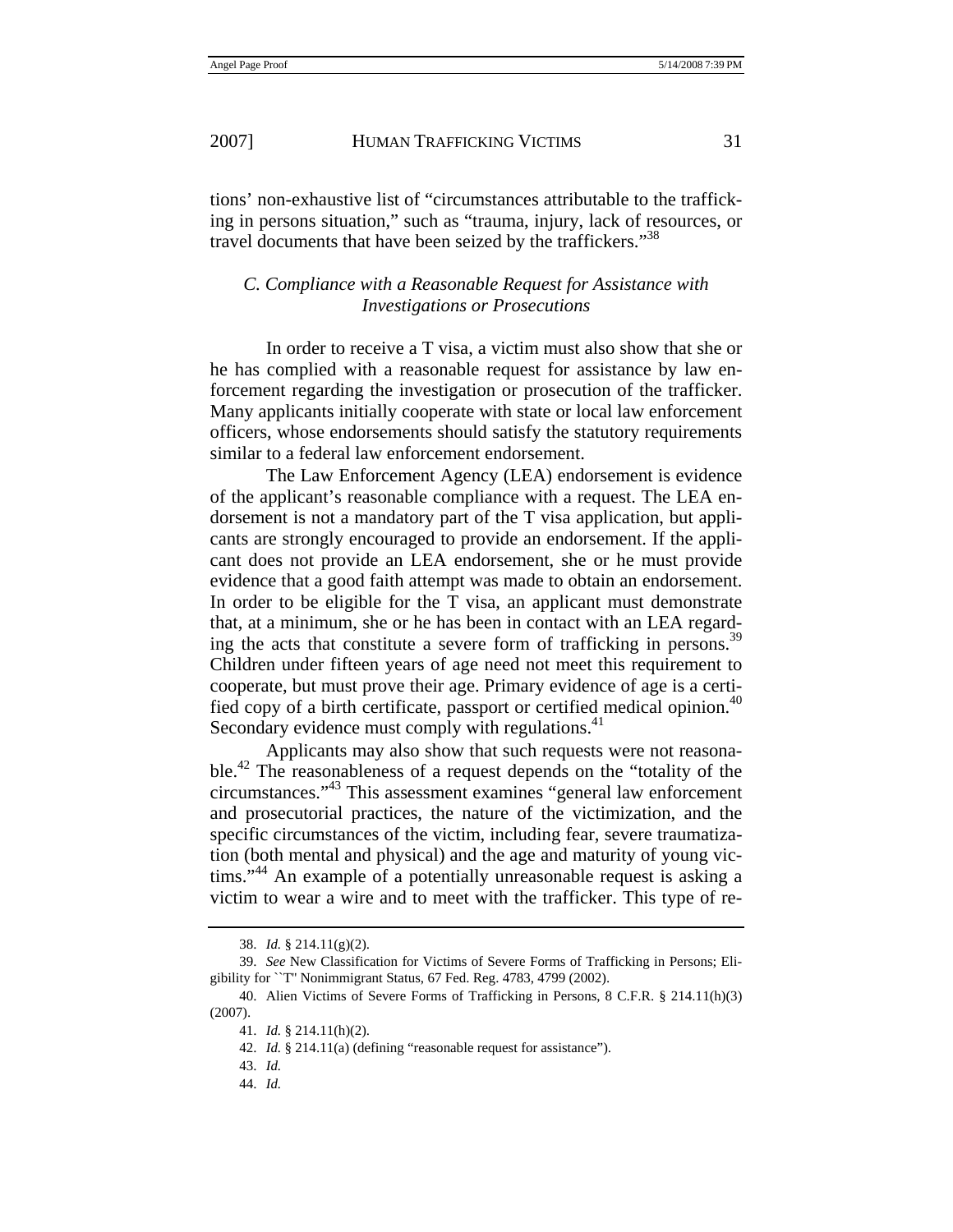quest could be unreasonable if it would put the victim in a dangerous position, which could result in revictimization and traumatization.

Using the T visa as leverage for manipulating trafficking victims harms the victims and undermines Congressional intent. Victims will not avail themselves of the protections of the criminal justice system if doing so will result in further victimization. Any request that subjects a trafficking victim to further victimization, whether at the hands of the trafficker or at the hands of the criminal justice system, is unreasonable and is a violation of the victims' human rights.

As discussed earlier, VAWA 2005 provided a limited waiver of law enforcement cooperation for those trafficking victims whose physical or psychological trauma impedes their ability to cooperate. The burden of proof however, remains on the victim. $45$  Evidence of physical trauma can be provided through photographs of bruises and injuries, police reports, medical reports and affidavits by witnesses. Likewise, evidence of psychological trauma can be provided through medical reports or affidavits by medical personnel. If DHS believes an applicant has not complied with a reasonable request for assistance, DHS must then contact the  $LEA<sup>46</sup>$  Secondary credible evidence is similar to that for proving the applicant is a victim, such as trauma, and focuses on why the applicant does not have an LEA endorsement.

#### *D. Extreme Hardship*

Finally, an applicant for a T visa must demonstrate that she or he will suffer extreme hardship if a T visa is not granted. Extreme hardship requires proof of an "unusual and severe harm."<sup>47</sup> Hardship experienced by individuals other than the victim is irrelevant,  $48$  and "current or future economic detriment, or the lack of, or disruption to, social or economic opportunities" is not sufficient.<sup>49</sup> In addition to traditional extreme hardship factors, DHS considers factors associated with the trafficking context, which applicants should describe and document. No particular factor guarantees a finding of extreme hardship.<sup>50</sup> The non-exhaustive list of such factors includes:

 <sup>45.</sup> *See supra* note 13.

 <sup>46.</sup> Alien Victims of Severe Forms of Trafficking in Persons, 8 C.F.R. § 214.11(h)(1) (2007).

 <sup>47.</sup> Alien Victims of Severe Forms of Trafficking in Persons, 8 C.F.R. § 214.11(i)(1) (2007).

 <sup>48.</sup> *Id.* § 214.11(i)(2).

 <sup>49.</sup> *Id.* § 214.11(i)(1).

 <sup>50.</sup> *See id.* § 214.11(i)(2).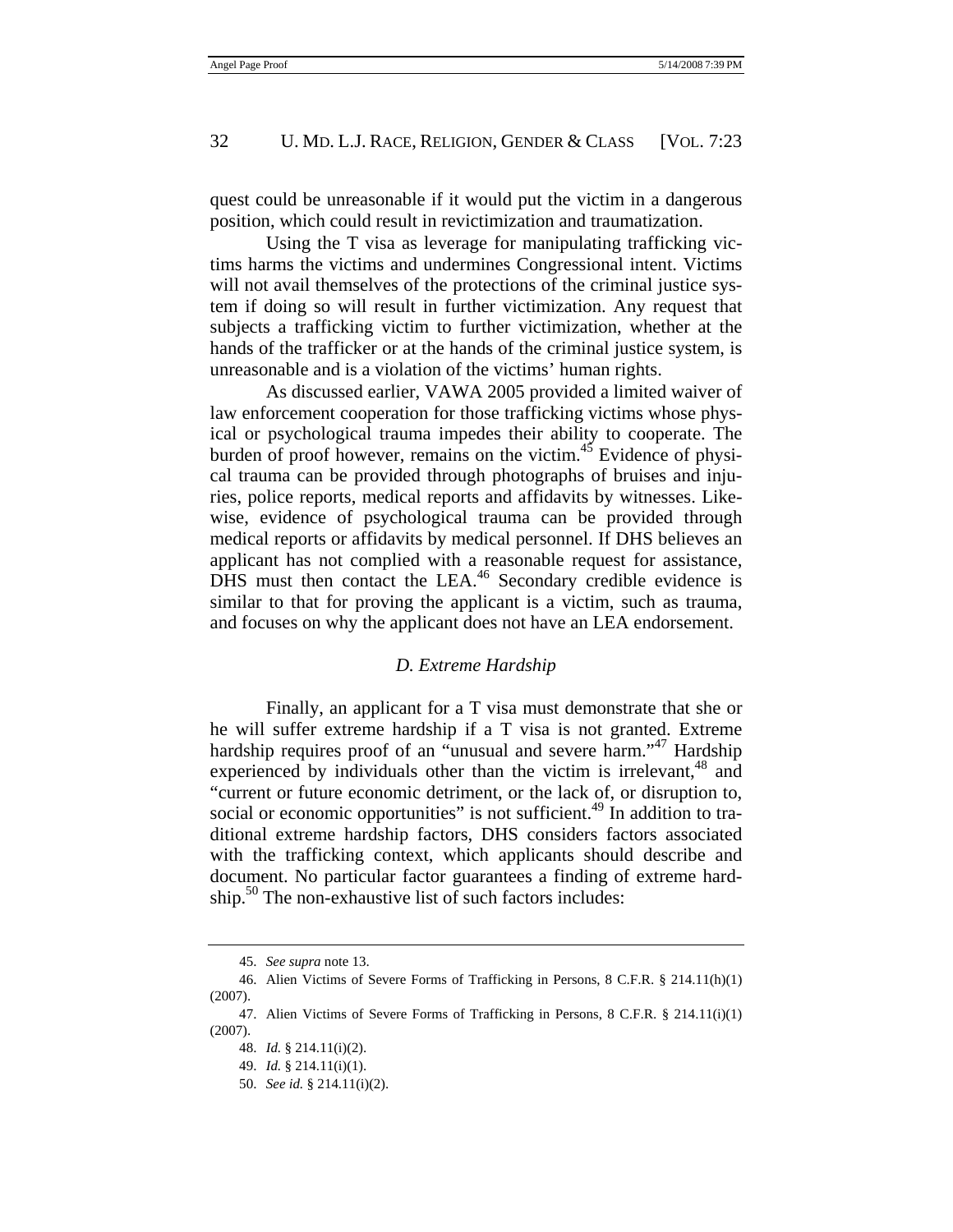(i) [t]he age and personal circumstances of the applicant; (ii) serious physical or mental illness of the applicant that necessitates medical or psychological attention not reasonably available in the foreign country; (iii) [t]he nature and extent of the physical and psychological consequences of severe forms of trafficking in persons; (iv) [t]he impact of the loss of access to the United States courts and the criminal justice system for purposes relating to the incident of severe forms of trafficking in persons or other crimes perpetrated against the applicant, including criminal and civil redress for acts of trafficking in persons, criminal prosecution, restitution, and protection; (v) [t]he reasonable expectation that the existence of laws, social practices, or customs in the foreign country to which the applicant could be returned would penalize the applicant severely for having been the victim of a severe form of trafficking in persons; (vi) [t]he likelihood of re-victimization and the need, ability, or willingness of foreign authorities to protect the applicant; (vii) [t]he likelihood that the trafficker in persons or others acting on behalf of the trafficker in the foreign country would severely harm the applicant; and (viii) [t]he likelihood that the applicant's individual safety would be seriously threatened by the existence of civil unrest or armed conflict as demonstrated by the designation of Temporary Protected Status, under section 244 of the Act, or the granting of other relevant protections.<sup>51</sup>

As with its consideration of VAWA extreme hardship in the past, DHS will evaluate each case on its own merits<sup>52</sup> and consider all credible evidence submitted, including relevant country condition reports and any other public or private sources of information.<sup>53</sup>

 <sup>51.</sup> *Id.* § 214.11(i)(1).

 <sup>52.</sup> Under the proposed legislation changes in H.R. 3887, TVPRA 2007, there would be greater discretion in determining whether extreme hardship exists. The Secretary of Homeland Security, in consultation with the Attorney General and relevant investigators, prosecutors, and individuals responsible for working with victims and witnesses, will have the option to consider whether the country to which the alien is likely to be removed can adequately address security concerns and the mental and physical health needs of a victim or the derivative family member.

 <sup>53.</sup> Alien Victims of Severe Forms of Trafficking in Persons, 8 C.F.R. § 214.11(i)(1) (2007).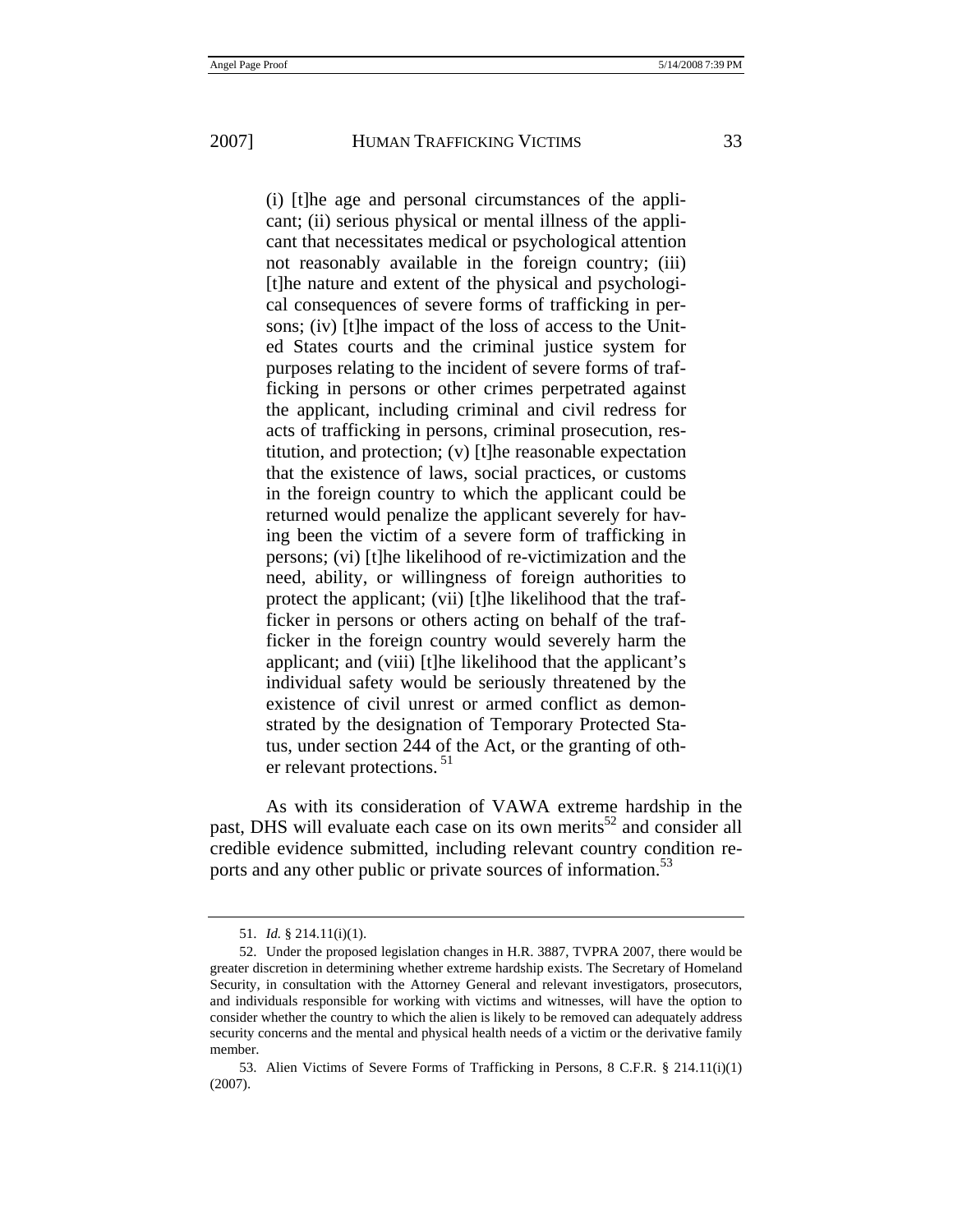#### *E. T Visa Duration and Adjustment to Lawful Permanent Residency*

VAWA 2005 extended the duration of the T visa for up to four years, at which time T visa holders are eligible to apply for adjustment to lawful permanent residence.<sup>54</sup> A T visa holder must apply for adjustment of status within 90 days of the visa's expiration.<sup>55</sup> Those who file within this period retain T status until DHS adjudicates their adjustment.<sup>56</sup>

Applicants must meet a minimum requirement of the following to adjust their immigration status to a lawful permanent resident: (1) physical presence for a continuous period of at least three years; (2) "good moral character"; and (3) compliance with any "reasonable request for assistance" in investigating or prosecuting traffickers or (4) demonstration that he or she would "suffer extreme hardship involving unusual and severe harm" if removed. $57$ 

#### IV. PROPOSED LEGISLATIVE CHANGES

There are numerous areas of the law that should be refined in the next reauthorization of the TVPA to ensure a human rights focus that provides trafficking victim with access to appropriate relief. On December 4, 2007, the U.S. House of Representatives passed H.R. 3887, "The Wilberforce Act", again reauthorizing the TVPA. While the bill has not yet passed the Senate, there are some key legislative changes that have begun to be addressed.

The most obvious legislative need is to remove the requirement that the victim cooperate with law enforcement in order to receive a trafficking visa. Instead, legislation should focus on providing relief for an individual who is a victim in the United States of a heinous crime. While VAWA 2005 provided a waiver and the House-passed TVPA 2007 reaffirms the waiver if an individual is unlikely or unable to cooperate with such a request due to physical or psychological trauma, the waiver is limited. A better approach would be to provide protection and services to the victim first, and only then should the focus shift to cooperation with prosecution, rather than making services

 <sup>54.</sup> Violence Against Women and Department of Justice Reauthorization Act of 2005, Pub. L. No. 109-162 § 821(a), 119 Stat. 2960, 3062 (codified at 8 U.S.C. § 1184 (2005)). *See also* 8 U.S.C. § 1255(l)(1) (West 2004 & Supp. 2007).

 <sup>55.</sup> Alien Victims of Severe Forms of Trafficking in Persons, 8 C.F.R. § 214.11(p)(2) (2007).

 <sup>56.</sup> *Id.*

 <sup>57. 8</sup> U.S.C. § 1255(l)(1) (West 2004 & Supp. 2007).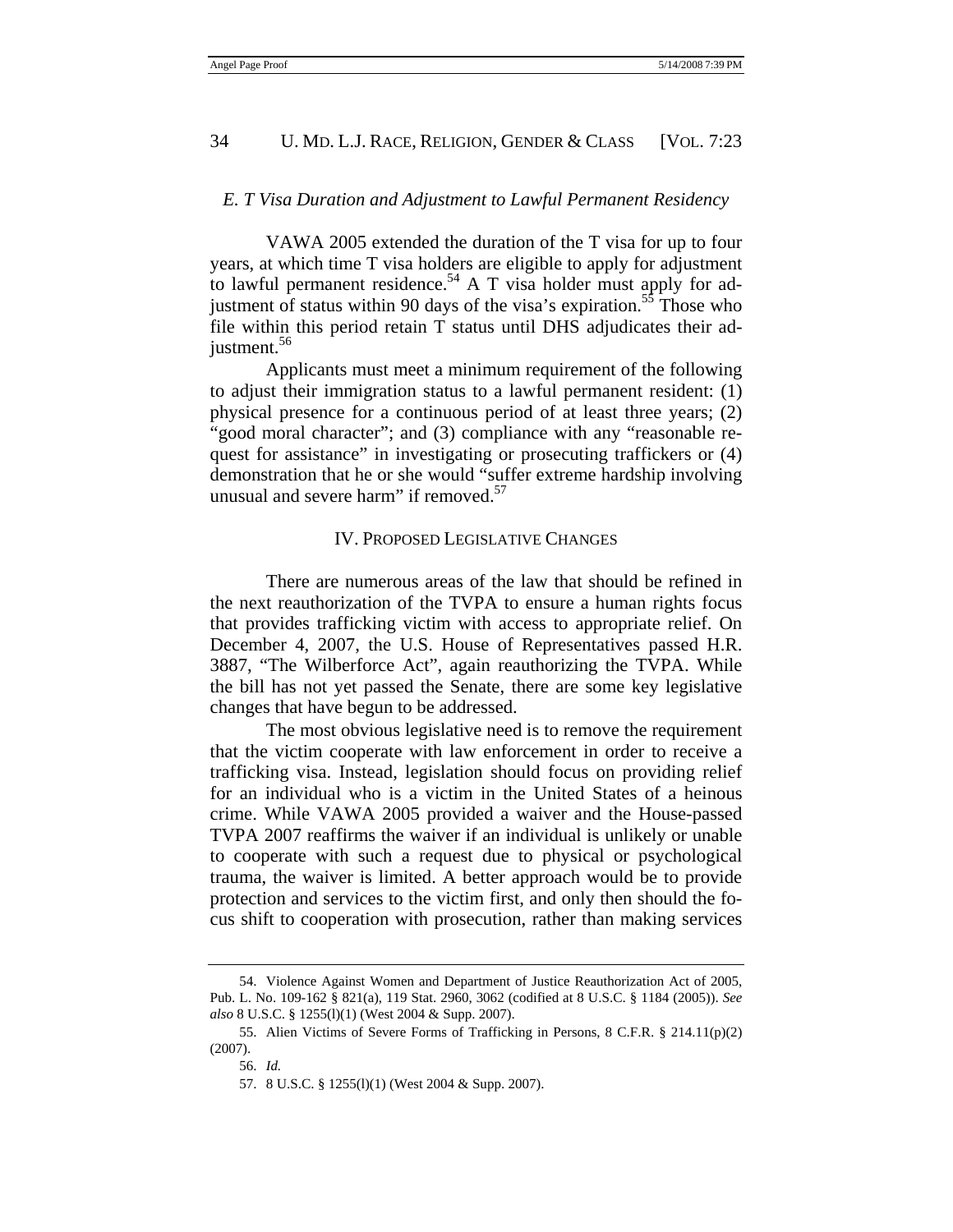contingent on such cooperation. This victim-focused approach would help victims by reducing their isolation and vulnerability to future victimization.

Another legislative change needed to keep the TVPA victimcentered is to provide advance parole to the family members of victims. Under current law, T visa applicants can apply for family members on their primary application as derivative applicants. T derivative status can be given to spouses and children of  $T$  applicants.<sup>58</sup> Parents of T applicants under the age of 21 may also be eligible for T derivative status. VAWA 2005 eliminated the previous requirement that family members demonstrate extreme hardship. The House-passed TVPA 2007 would allow the Secretary of Homeland Security to grant parole for derivatives of trafficking victims upon written request by a law enforcement official.

Modeled after the VAWA 2000 protection offered to children on VAWA cancellation of removal grantees, advance parole for trafficking victim's family members would ensure that derivatives immediately join their family members in the U.S. If it is determined that a family member would meet the conditions for approval for a T visa as a family member of the trafficking victim, the family member could be provided advance parole into the U.S. to join and support their family member who was trafficked in the U.S. Advance parole would help remove a tool of coercion that is used by traffickers over the victims, namely the threat to hurt the victim's family in their home country. This approach would make it more likely that victims come forward and help with prosecutions. Additionally, victims' family members, including children, would be protected from becoming victims of the traffickers.

The requirement to prove good moral character to adjust a T visa holder's status to a lawful permanent resident is another legislative hurdle that has been addressed in the House-passed TVPA 2007. The requirement of good moral character under the trafficking law can be somewhat unclear, but generally means that a person cannot have been prosecuted for an aggravated felony. Under immigration law, the definition of aggravated felony is sweeping, and serves as a statutory bar to adjustment of status to lawful permanent residence. An individual who commits even a petty theft that is punishable by imprisonment

 <sup>58.</sup> Alien Victims of Severe Forms of Trafficking in Persons, 8 C.F.R. § 214.11(o) (2007). Note that T visa regulations do not allow for petitioning by victims for abusers as family members. An individual who was granted a T visa may not file an application on behalf of the person who committed the trafficking against the individual, which established the individual's eligibility for the T visa.